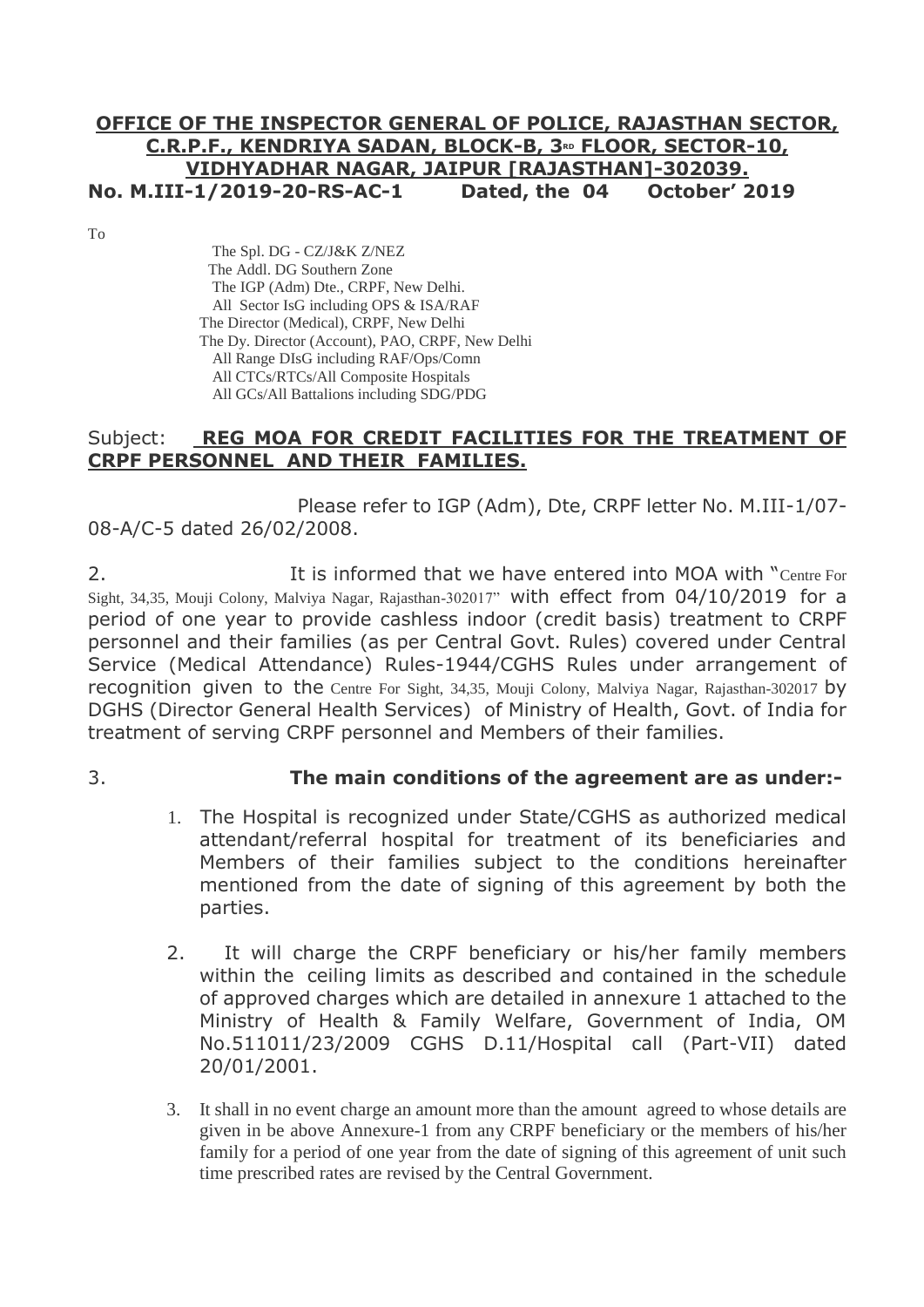- 4. If the hospital normally charges rates for various procedures which are lower than the rates fixed by the Central Government, the reimbursement would be at the actual rates charged by the hospital and not exceeding the approved rate of the Central Govt.
- 5. It shall not discriminate in the provisions of the facility and treatment in any manner whatsoever against the CRPF beneficiary receiving treatment in the hospital as compared to any other patient of equal status and coming for treatment in the hospital.
- 6. In emergency, the recognized hospital shall not refuse admission or demand for an advance from the CRPF beneficiary or his/her family member and provide credit facilities to the patient on production of a CRPF I/Card and referral letter from notified CRPF authority i.e. DIG(Med) Composite Hospital CRPF, Ajmer may not be insisted upon from him. However, after admission in hospital the hospital authority will inform the notified CRPF authority who in turn will send the referral letter. In case of family members, the CRPF medical identity card issued by CRPF authority will be produced by the patients.
- 7. The conditions of emergency are as under :-

| a) Acute         | Coronary |                                                       | Syndrome (Coronary Artery                          | $Bv-$ |  |
|------------------|----------|-------------------------------------------------------|----------------------------------------------------|-------|--|
| pass             |          | Graft/Percutaneous Transluminal Coronary Angioplasty) |                                                    |       |  |
| including        |          | Myocardial Infraction, Unstable Angina, Ventricular   |                                                    |       |  |
| Arrhythmias,     |          | Paroxysmal Supra Ventricular Tachycardia, Cardiac     |                                                    |       |  |
| Temponade,       |          |                                                       | Acute Left Ventricular Failure/Severe Congestive   |       |  |
| Cardiac Failure, |          |                                                       | Accelerated Hypertension, Complete Heart Block and |       |  |
| Stroke Adam      |          | attack, Acute Aortic dissection.                      |                                                    |       |  |

 b) Acute Limb Ischaemia, Rupture of Aneurism, Medical and Surgical Shock and Peripheral Circulatory Failure.

 c) Cerebro-Vascular Attack, Stroke, Sudden Unconsciousness, head injury, respiratory Failure, Decompressed Lung disease, Cerebro Meningeal Infections, Convulsions, Acute paralysis, **Acute Visual loss**.

 d) Acute Abdomen such as acute appendicitis, acute pancreatitis, acute cholecystitis, acute renal colic, acute intermittent porphyries etc.

e) Road Traffic Accidents/ with injuries including fall & firing.

f) Acute Poisoning.

g) Acute Renal Failure.

 h) Acute Abdomen in female including acute Obstetrical and Gynecological emergencies.

i) Heat Stroke/Heat Exhaustion.

j) Burns of all types.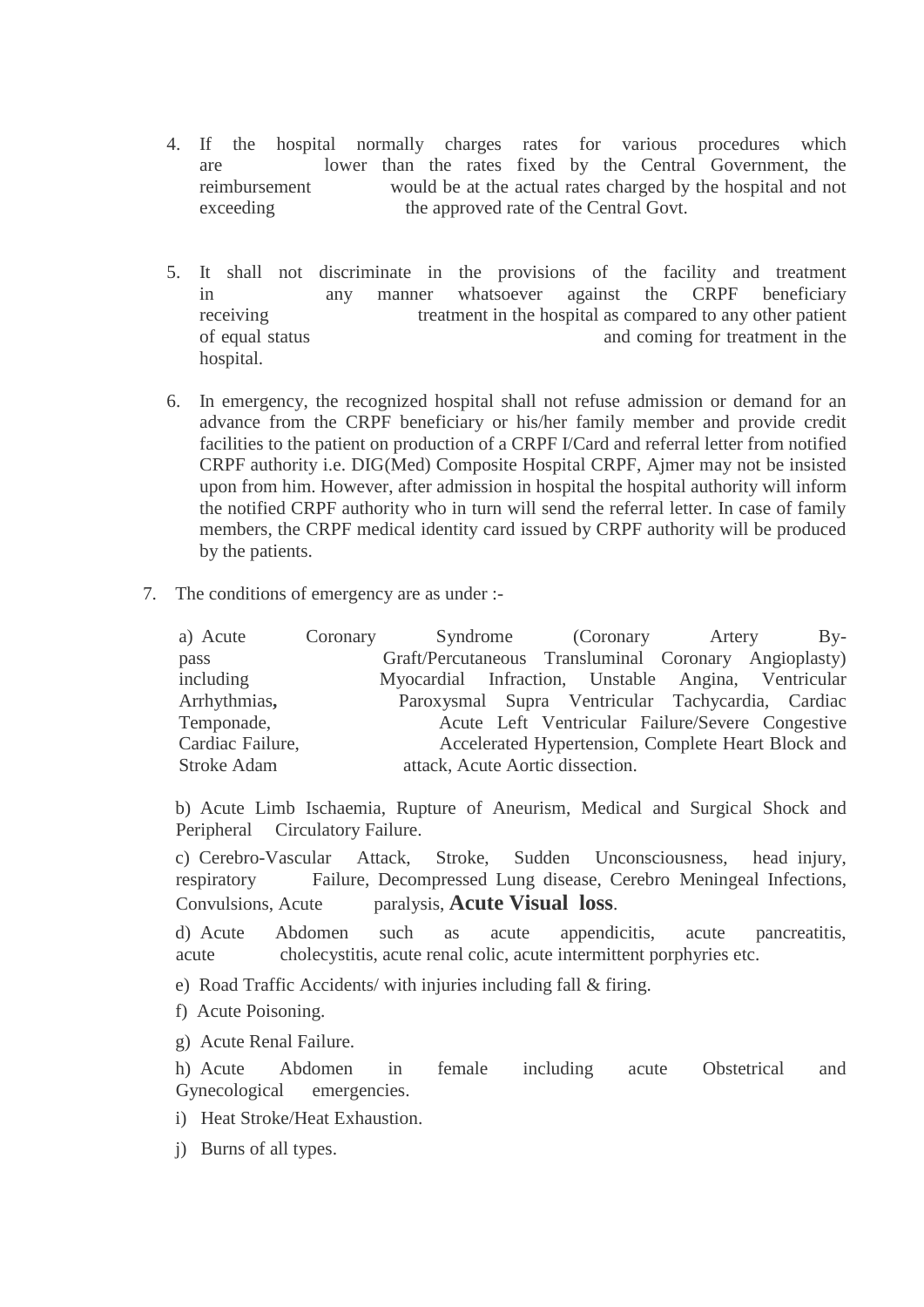- 8. The Hospital shall provide access to the financial and medical records for own assessment and review by the medical and financial auditors of the Central Government/ CRPF as and when required and the decision of Central Government/CRPF on necessity or requirement shall be final.
- 9. The Hospital shall also provide reports in the prescribed forms to the CRPF in respect of the beneficiaries treated on monthly basis by the 10th day of the succeeding calendar month.
- 10. Any liability arising due to any default or negligence in providing or performance of the medical services shall be borne exclusively by the hospital who shall alone be responsible for the defect in rendering such services.
- 11. In case of any compliant of over charging, the CRPF may after factual enquiry, derecognize the Hospital and decision of CRPF shall be final without any notice and this shall be without any prejudice to any action to be taken as per the provisions herein contained, including recovery of overcharged amount.
- 12. During In-patient Department (IPD) treatment of the CRPF beneficiary, the hospital would not ask the beneficiary to purchase separately the medicines from outside but bear the cost at its own as per the prevalent package deal rate fixed by the CGHS at Annexure 1 of the OM 2014 applicable in Jaipur including the cost of drugs, surgical instrument, other medicines etc.
- 13. On production of CRPF Identity Card and a valid referral by the CRPF beneficiary, the hospital would provide credit facilities to the CRPF beneficiaries or his/her family members subject to the condition that before commencement of the procedure/treatment the CRPF employee is required to submit a signed Medical form-97 (under provision of CS (MA) Rules1944/Medical-2004 form set (for CGHS beneficiary) duly filled in. On completion of the procedure/ treatment the reimbursement claim for the amount at approved rates of CGHS/CS (MA) Rules pertaining to the procedure/indoor treatment with Essentially Certificate A or B as the case may be duly filled in along with relevant bills/invoices signed/ countersigned by the hospital authority and the Med From 07/CGHS Medical 2004 form (as applicable) be directly sent to the office of the DIG(Med) Composite Hospital CRPF, Ajmer who will process the reimbursement claim through respective H.O.O/Controlling authority for payment to the hospital concerned within 60 days. Any amount exceeding the approved CGHS/ CS (MA) Rules rates, will be charged by Hospitals from the patient/his/her family and will not claim such amount from CRPF under any circumstance.
- 14. Any other services provided by the hospital to the beneficiaries, not included in the package deal but essential for recovery from illness, payment for such services should be realized by the hospital from the beneficiaries before discharge from the hospital.
- 15. This agreement contains the entire terms and conditions between the two parties and nothing outside this Agreement shall be valid and binding. This Agreement can be modified or altered only on written agreement signed by both parties.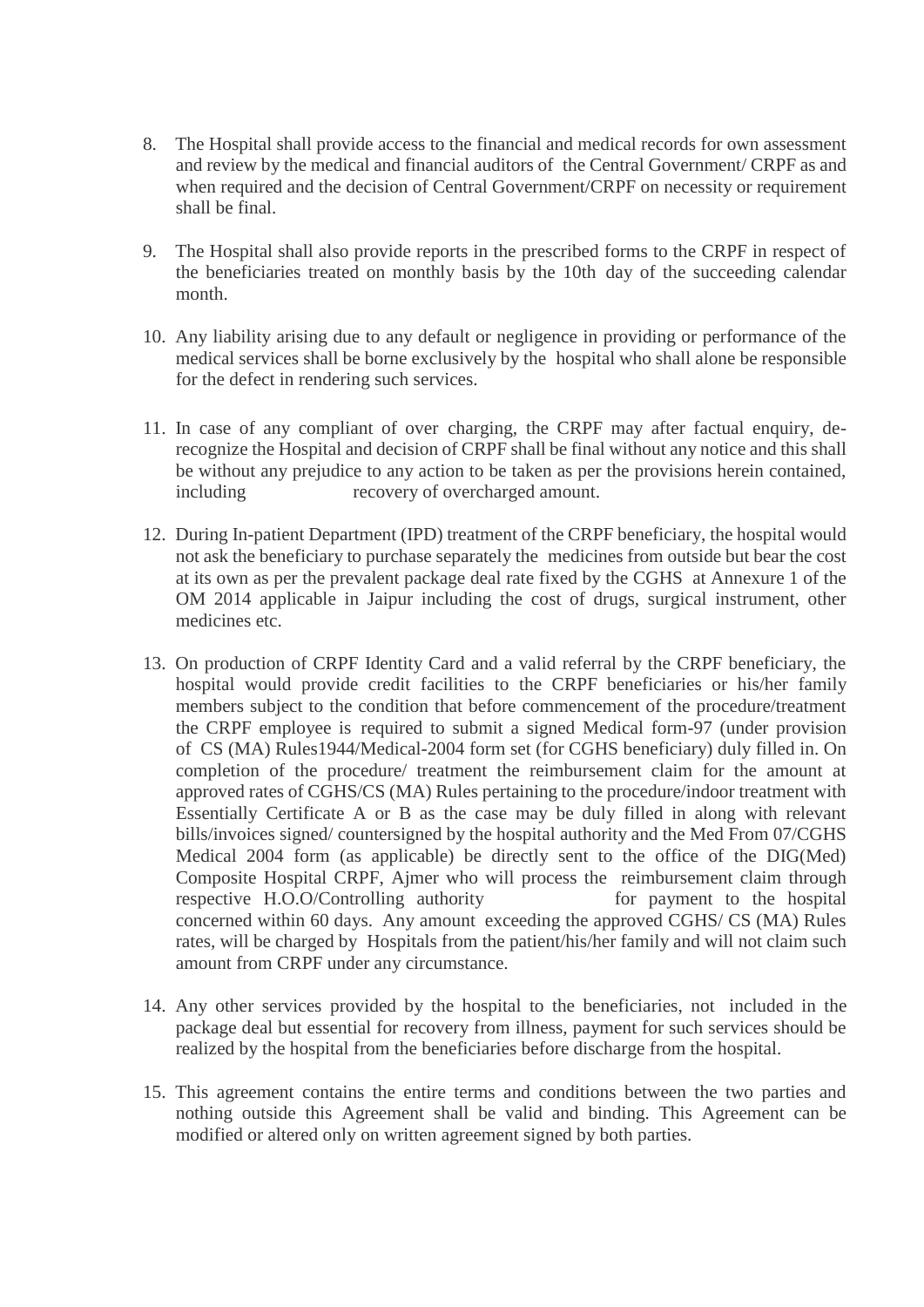- 16. The Agreement shall remain in force for a period of one year if not terminated before and as given in clauses 11,17,18,20 and 21.
- 17. The agreement may be terminated by one calendar month's notice in writing and the notice given by the CRPF shall be valid if given and signed either by DG, or IG CRPF Raj Sector Jaipur on his behalf can sign the notice of termination.
- 18. Should the hospital wind up, the CRPF shall have the power to terminate the agreement, but termination of the agreement shall not relieve the hospital or their heirs and legal representatives from the legal liability in respect of the services provided by the hospital during the period when the agreement was in force.
- 19. The CRPF shall have lien and also reserve the right to retain and set off against any sum which may, from time to time be due to and payable to the hospital here under, any claim which the CRPF may have against the hospital under this or any other agreement.
- 20. The CRPF shall be at liberty at any time to terminate this agreement by giving one month notice in writing to the hospital for breach of any of the terms and conditions of this agreement and the decision of the both the parties in this regard shall be final, However each side will be given opportunity to present its position before any decision to terminate the agreement is taken.
- 21. In the event of any bribes, commission, gifts or advantage being given, promised or offered by or on behalf of the hospital or any of them for their agent or servant or anyone else on their behalf to any officer, servant or representative of the CRPF or any member of family of any officer, servant or representative of CRPF in relation to the obtaining or execution of this or any other agreement with the CRPF then the CRPF shall without prejudice to their other rights and remedies be entitled not withstanding any criminal liability which the hospital may incur to cancel this agreement and any other Agreement entered into by the hospital with the CRPF and to recover from the hospitals any loss or damage resulting from any such cancellation. Any question or dispute as to the commission of any offence under this clause shall be decided by the DG CRPF who will be the authority to decide the dispute under this clause.
- 22. Subject to all notice may be given or taken by DG CRPF or IG, CRPF, Raj Sector Jaipur on his behalf.
- 23. The administrative cost of the hospital and all other expenses required by the hospital for the purpose of this Agreement shall be borne by the hospital.
- 24. In the event of any question, dispute or differences, whatsoever at any time arising under the condition of Agreement or any other manner under this Agreement or in any way relating thereto or the true meaning or interpretation of any of the provisions thereto (except as to any matters for which the decision is specifically provided for in the condition of the Agreement) the same shall be referred for decision to a sole Arbitrator who shall be the nominee of Director General CRPF and the decision of the Arbitrator shall be final and binding on both the parties. It will not be an objection that the arbitrator is a Govt. Servant and that he had to deal with the matters to which the contract relates or that in the course of his duties as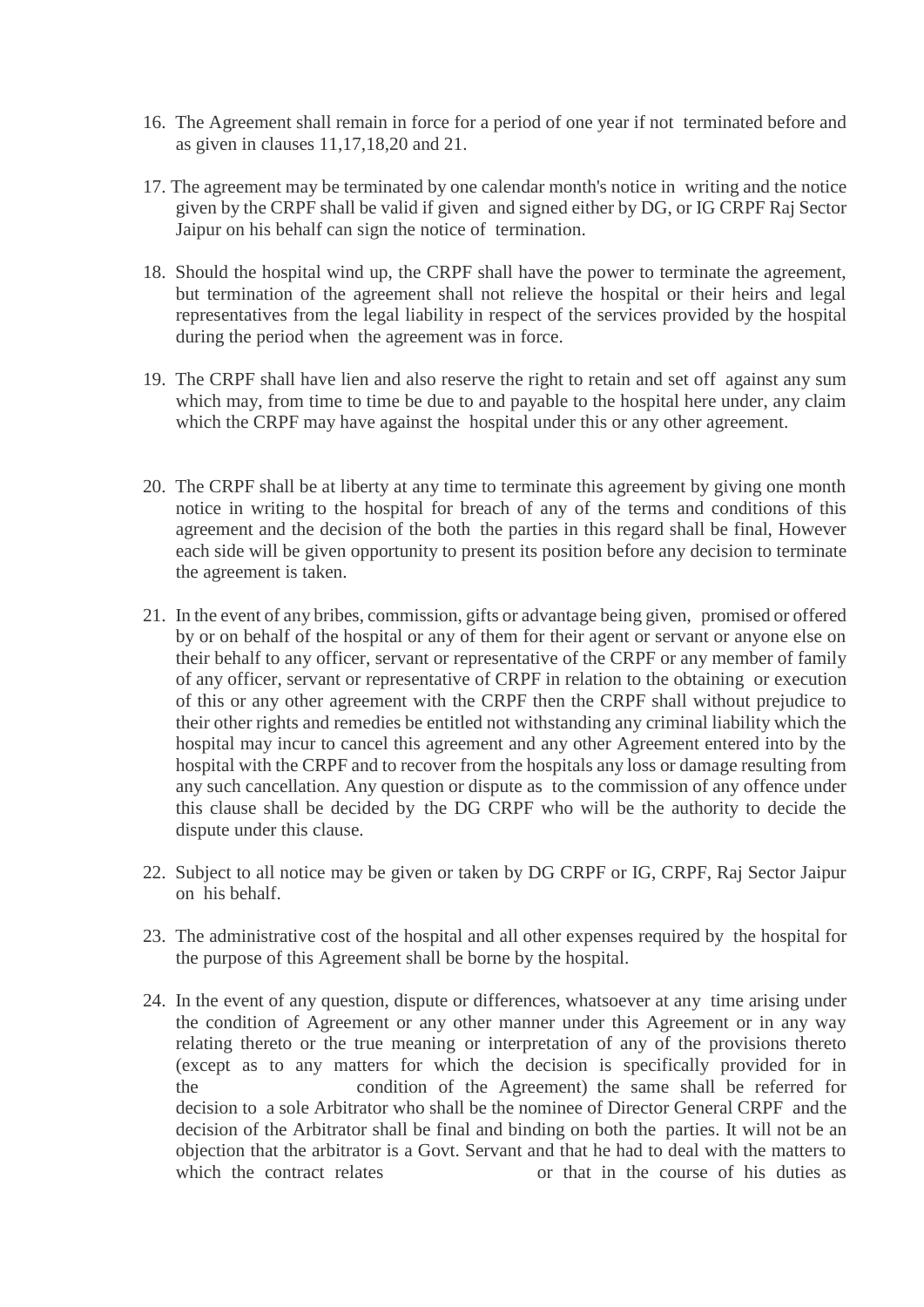Government servant he has expressed views on all or any of the matters in question, dispute or difference.

| $\ln$       | the          |                                                              |  | event of the arbitrator appointed by the Director General    |  |  |  |  |  |  |  |
|-------------|--------------|--------------------------------------------------------------|--|--------------------------------------------------------------|--|--|--|--|--|--|--|
| <b>CRPF</b> |              |                                                              |  | lying. Neglecting or refusing to act or resigning or being   |  |  |  |  |  |  |  |
|             | incapable or |                                                              |  | unable to act for any reason, whatsoever, it shall be lawful |  |  |  |  |  |  |  |
| for the     |              | Director General CRPF to appoint another Arbitrator in place |  |                                                              |  |  |  |  |  |  |  |
| of the      |              | outgoing Arbitrator in the manner aforesaid.                 |  |                                                              |  |  |  |  |  |  |  |

 Subjects as aforesaid the "Arbitration and Conciliation Act. 1996" or any notification or replacement and the Rules under and any statutory modifications thereof for the time being in force shall apply to the arbitration proceedings under this clause.

- 25. The hospital shall pay all expenses incidental to the preparation and stamping of this Agreement.
- 26. All notices and references hereunder shall be deemed to have been duly served and given to the hospital if delivered to the hospital or their authorized agent or left at consent by registered post to the address stated herein before and to the CRPF if delivered to the IG CRPF Raj Sector Jaipur/Director (Med) or sent by registered post or left at his office during offices hours on any working day.
- 27. All special cases requiring treatment will first go to Government Hospital (including CRPF hospitals)/CGHS and when facilities are not **available** or long date is given, then the cases will be referred to Private recognized Hospitals IG (Rajasthan Sector Jaipur) will be permitting authority for personnel posted at jaipur. Similary cases for other than jaipur will be decided by respective CMO I/C not below the rank of DIG (Med) of that Station as recommending authority.
- 28. The original copy of this agreement shall be kept at the office of the IG Raj Sector CRPF Jaipur and a true copy shall be retained in the office of the hospital.
- 29. In witness whereof, the IG, CRPF Jaipur (Raj) and on behalf of the Director General CRPF and above named Hospital have hereinto set their respective hands the day and year first above written.

 Sd/- 04/10/2019 **(NEERAJ YADAV) COMMANDANT RAJASTHAN SECTOR CRPF JAIPUR**